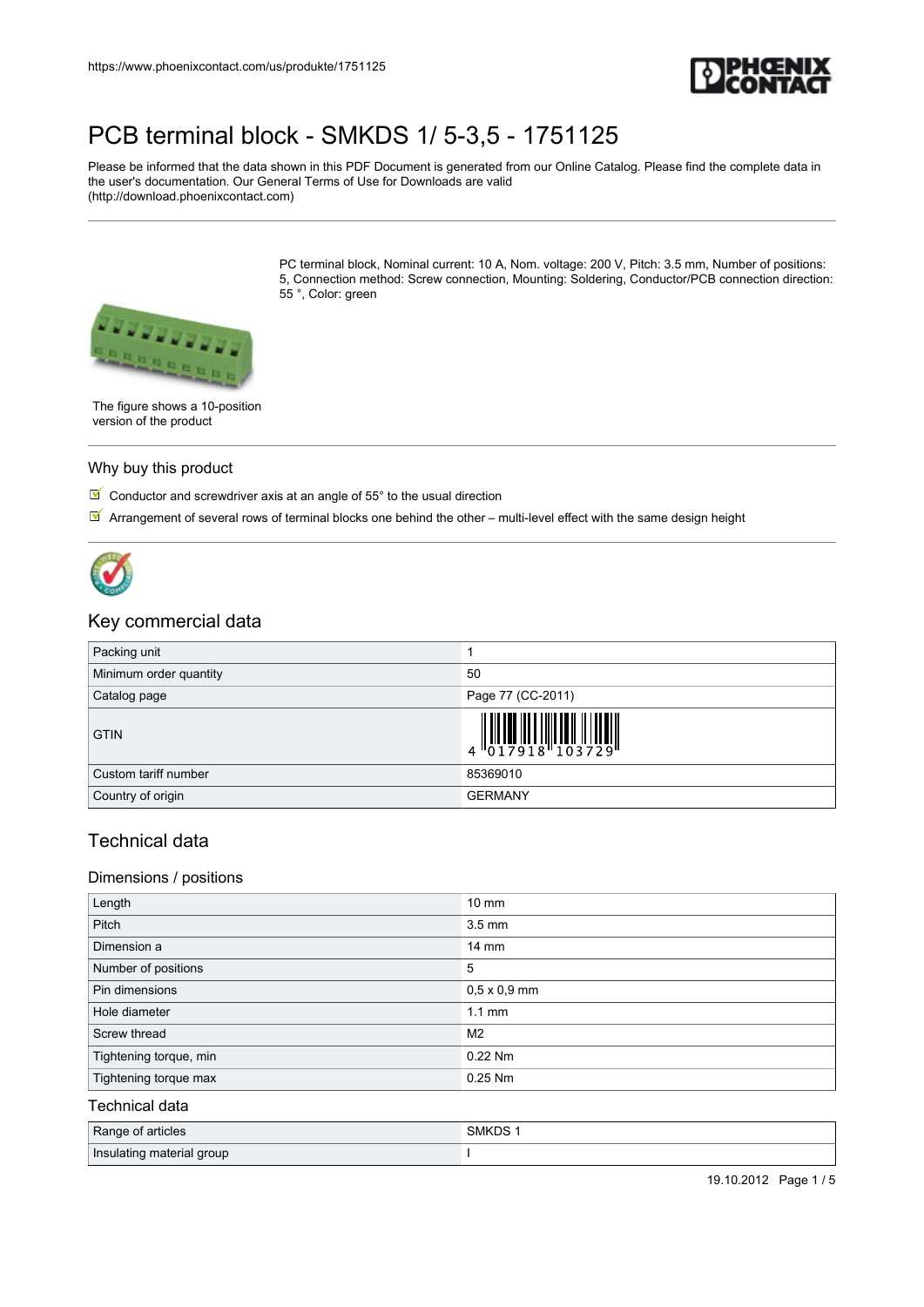

## Technical data

#### Technical data

| Rated surge voltage (III/3)             | 2.5 kV           |
|-----------------------------------------|------------------|
| Rated surge voltage (III/2)             | 2.5 kV           |
| Rated surge voltage (II/2)              | 2.5 kV           |
| Rated voltage (III/3)                   | 160 V            |
| Rated voltage (III/2)                   | 200 V            |
| Rated voltage (II/2)                    | 400 V            |
| Connection in acc. with standard        | EN-VDE           |
| Nominal current IN                      | 10 A             |
| Nominal cross section                   | $1 \text{ mm}^2$ |
| Maximum load current                    | 12 A             |
| Insulating material                     | <b>PA</b>        |
| Inflammability class according to UL 94 | V <sub>0</sub>   |
| Stripping length                        | 5 <sub>mm</sub>  |
| Nominal voltage, UL/CUL Use Group B     | 300 V            |
| Nominal current, UL/CUL Use Group B     | 10 A             |
| Nominal voltage, UL/CUL Use Group D     | 300 V            |
| Nominal current, UL/CUL Use Group D     | 10 A             |

#### Connection data

| Conductor cross section solid min.                                            | $0.14 \text{ mm}^2$    |
|-------------------------------------------------------------------------------|------------------------|
| Conductor cross section solid max.                                            | $1.5$ mm <sup>2</sup>  |
| Conductor cross section stranded min.                                         | $0.14 \text{ mm}^2$    |
| Conductor cross section stranded max.                                         | 1 mm <sup>2</sup>      |
| Conductor cross section stranded, with ferrule without plastic<br>sleeve min. | $0.25$ mm <sup>2</sup> |
| Conductor cross section stranded, with ferrule without plastic<br>sleeve max. | $0.5$ mm <sup>2</sup>  |
| Conductor cross section stranded, with ferrule with plastic sleeve<br>min.    | $0.25$ mm <sup>2</sup> |
| Conductor cross section stranded, with ferrule with plastic sleeve<br>max.    | $0.5$ mm <sup>2</sup>  |
| Conductor cross section AWG/kcmil min.                                        | 26                     |
| Conductor cross section AWG/kcmil max                                         | 16                     |
| 2 conductors with same cross section, solid min.                              | $0.14 \, \text{mm}^2$  |
| 2 conductors with same cross section, solid max.                              | $0.5$ mm <sup>2</sup>  |
| 2 conductors with same cross section, stranded min.                           | $0.14 \text{ mm}^2$    |
| 2 conductors with same cross section, stranded max.                           | $0.2$ mm <sup>2</sup>  |
| Minimum AWG according to UL/CUL                                               | 30                     |
| Maximum AWG according to UL/CUL                                               | 16                     |

### **Classifications**

eclass

| eCl@ss 4.6 | 109<br>ົ <sup>ລ</sup> 7141 ເປ<br>$\epsilon$ |
|------------|---------------------------------------------|
|------------|---------------------------------------------|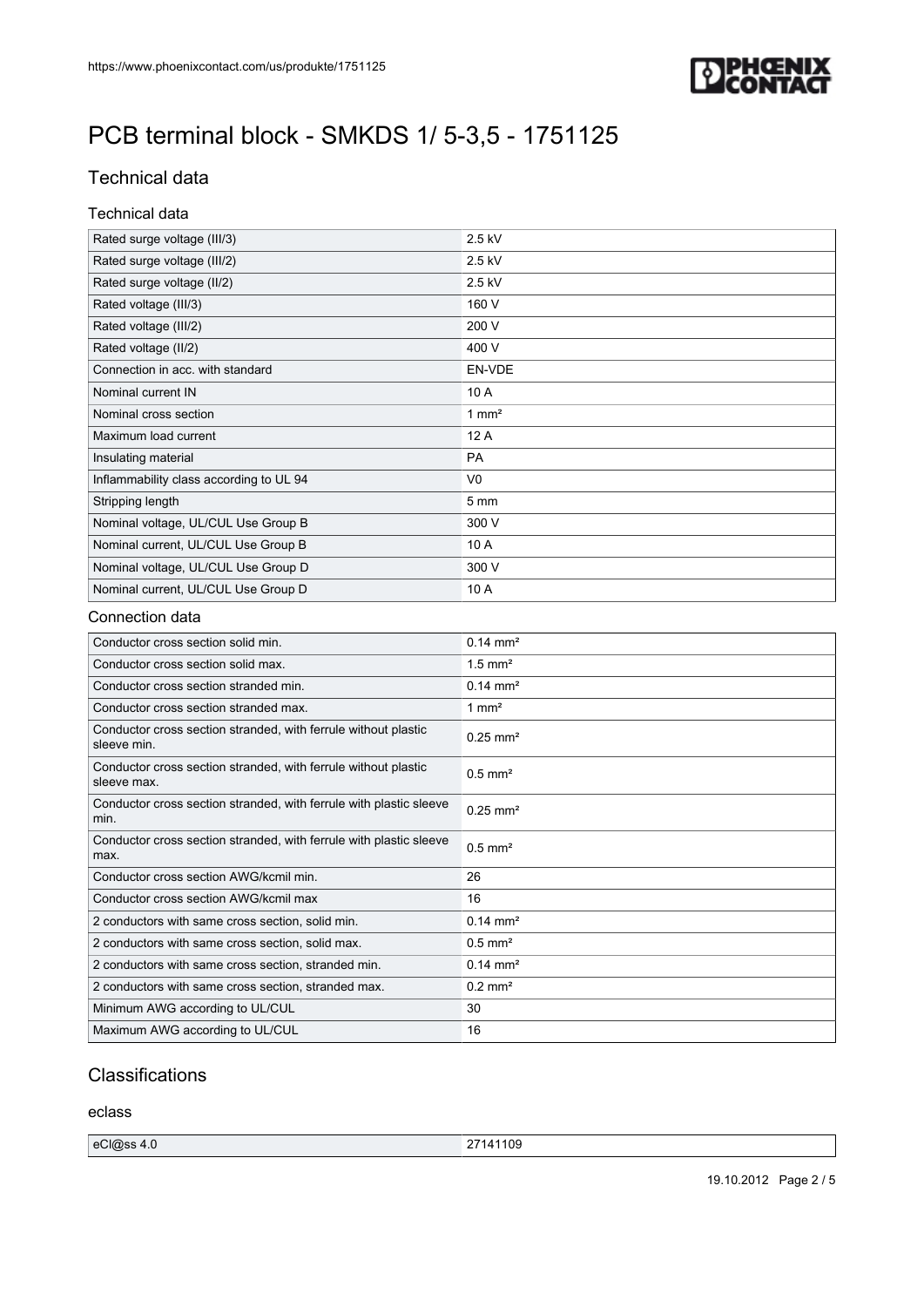

### **Classifications**

#### eclass

| eCl@ss 4.1     | 27141109 |
|----------------|----------|
| $ eC $ @ss 5.0 | 27141190 |
| eCl@ss 5.1     | 27141190 |
| eC @ss6.0      | 27261101 |
| eCl@ss7.0      | 27440401 |

#### etim

| <b>ETIM 3.0</b> | EC001121 |
|-----------------|----------|
| <b>ETIM 4.0</b> | EC002643 |
| <b>ETIM 5.0</b> | EC002643 |

#### unspsc

| UNSPSC 6.01          | 30211801 |
|----------------------|----------|
| <b>UNSPSC 7.0901</b> | 39121432 |
| UNSPSC 11            | 39121432 |
| UNSPSC 12.01         | 39121432 |
| UNSPSC 13.2          | 39121432 |

## Approvals

Approvals

#### Approvals

CSA / UL Recognized / SEV / cUL Recognized / GOST / CCA / IECEE CB Scheme / GOST / cULus Recognized

#### Ex Approvals

#### Approvals submitted

#### Approval details

| CSA <sup>C</sup>           |           |           |
|----------------------------|-----------|-----------|
|                            | B         | D         |
| mm <sup>2</sup> /AWG/kcmil | $28 - 16$ | $28 - 16$ |
| Nominal current IN         | 10A       | 10A       |
| Nominal voltage UN         | 150 V     | 300 V     |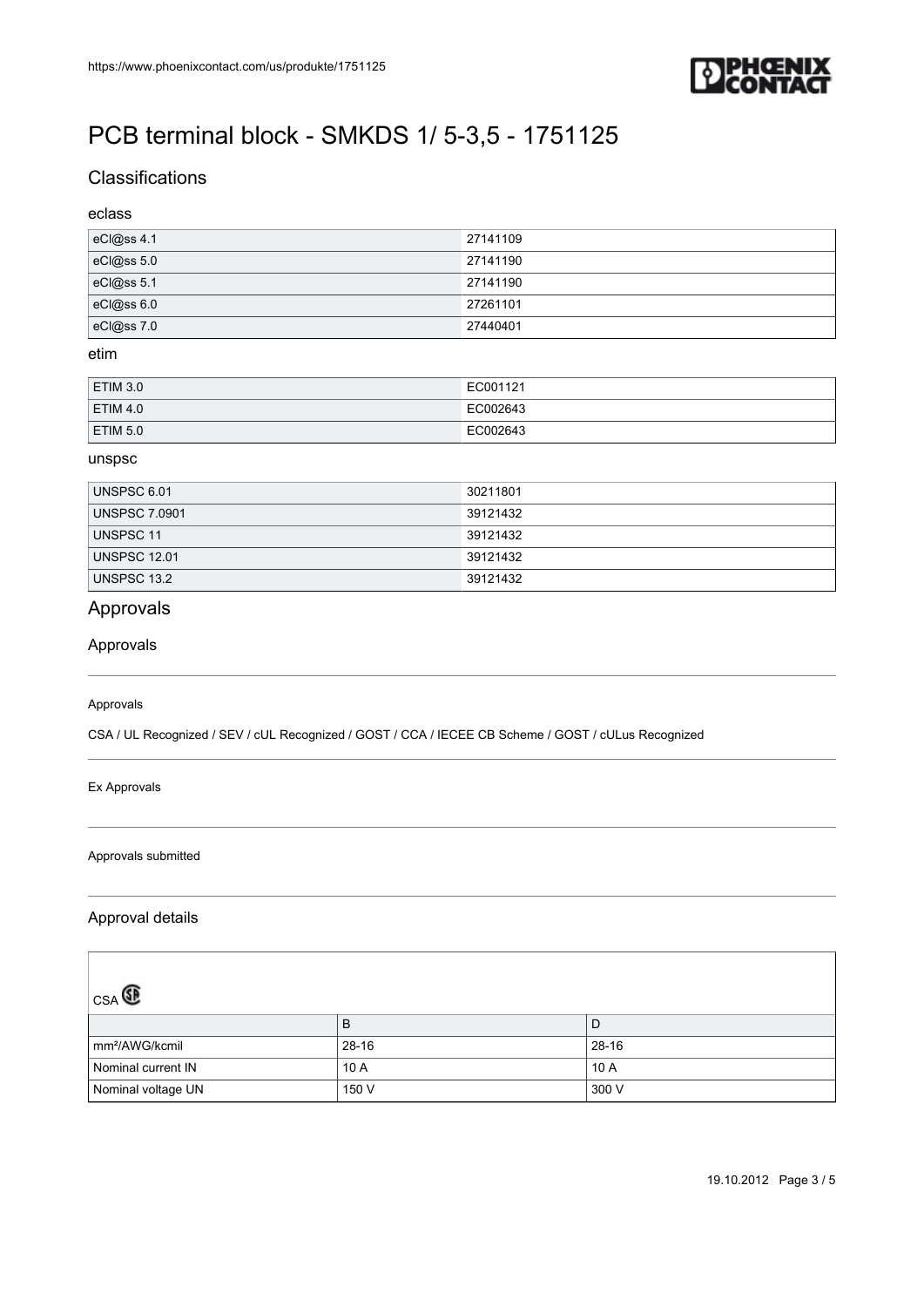

## Approvals

| UL Recognized <b>W</b>                   |           |       |           |  |  |
|------------------------------------------|-----------|-------|-----------|--|--|
|                                          | $\sf B$   |       | D         |  |  |
| mm <sup>2</sup> /AWG/kcmil               | $30 - 16$ |       | $30 - 16$ |  |  |
| Nominal current IN                       | 10 A      |       | 10 A      |  |  |
| Nominal voltage UN                       | 300 V     |       | 300 V     |  |  |
|                                          |           |       |           |  |  |
| SEV                                      |           |       |           |  |  |
|                                          |           |       |           |  |  |
| mm <sup>2</sup> /AWG/kcmil               |           | 1.5   |           |  |  |
| Nominal voltage UN                       |           | 125 V |           |  |  |
|                                          |           |       |           |  |  |
|                                          |           |       |           |  |  |
|                                          |           |       |           |  |  |
| cUL Recognized <b>PN</b>                 |           |       |           |  |  |
|                                          | $\sf B$   |       | D         |  |  |
| mm <sup>2</sup> /AWG/kcmil               | $30 - 16$ |       | $30 - 16$ |  |  |
| Nominal current IN                       | 10 A      |       | 10 A      |  |  |
| Nominal voltage UN                       | 300 V     |       | 300 V     |  |  |
|                                          |           |       |           |  |  |
|                                          |           |       |           |  |  |
| GOST <sup>P</sup>                        |           |       |           |  |  |
|                                          |           |       |           |  |  |
|                                          |           |       |           |  |  |
| <b>CCA</b>                               |           |       |           |  |  |
|                                          |           |       |           |  |  |
| <b>IECEE CB Scheme</b>                   |           |       |           |  |  |
|                                          |           |       |           |  |  |
|                                          |           |       |           |  |  |
| $\cos E$                                 |           |       |           |  |  |
|                                          |           |       |           |  |  |
|                                          |           |       |           |  |  |
|                                          |           |       |           |  |  |
| cULus Recognized $\sqrt{\phantom{a}}$ us |           |       |           |  |  |
|                                          |           |       |           |  |  |
| Accessories                              |           |       |           |  |  |
| Accessories                              |           |       |           |  |  |
| Marking                                  |           |       |           |  |  |
|                                          |           |       |           |  |  |